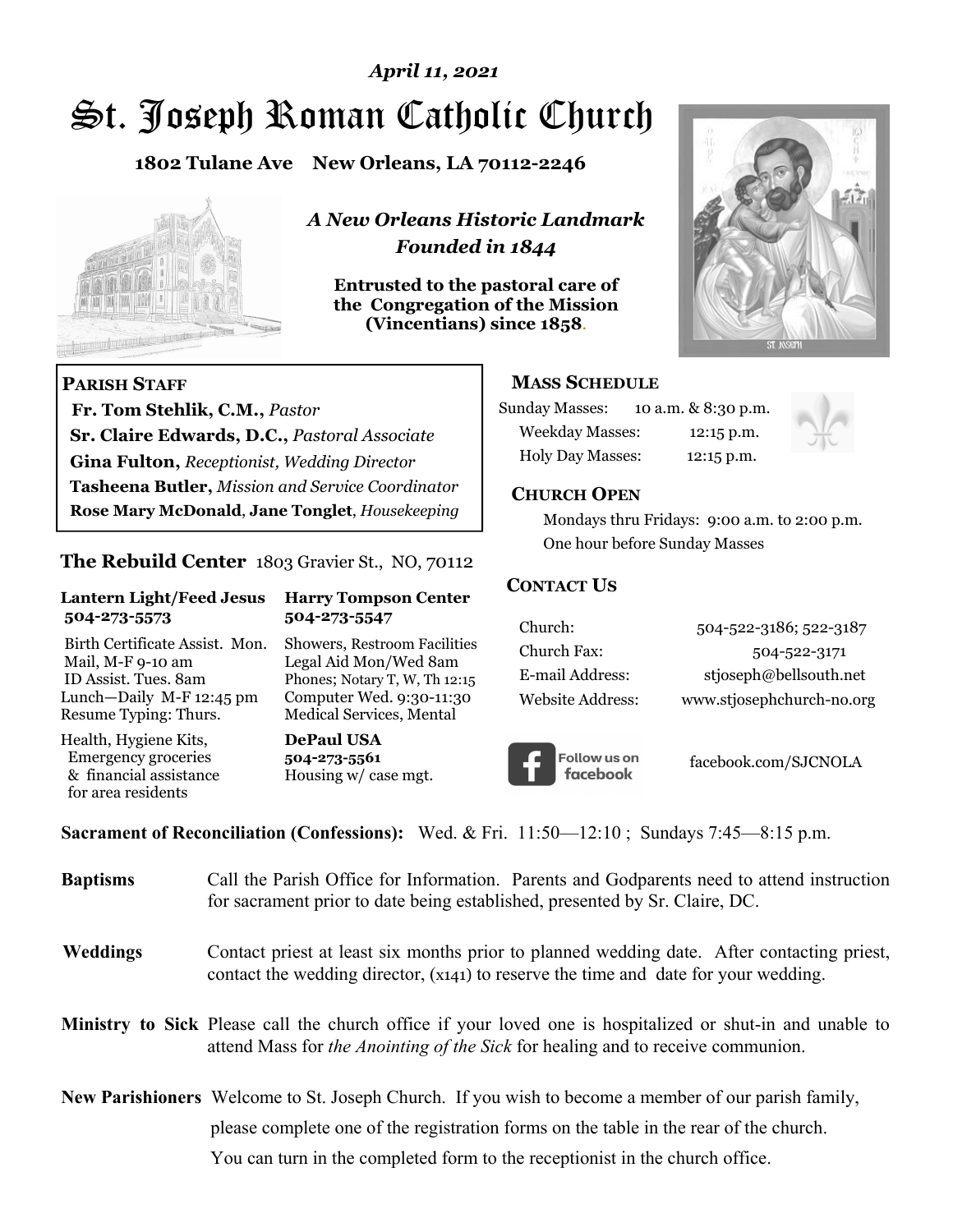**10:00 am** *Rosalie Blady +; Gwen Sincere +; Gaynell Robin +* 

 **8:30 pm** *St. Joseph Parishioners and Benefactors*

| Monday, April 12, 2021-                  | <i>Sunday, April 4,</i> One in Faith $\#1010$      |
|------------------------------------------|----------------------------------------------------|
| 12:15 pm S/Purgatory; Williams Family    | <b>READINGS FOR THE WEEK</b>                       |
| Tuesday, April 13, 2021-St. Martin I     | Mon.: Acts 4:23-31; Ps 2:1-3, 4-9; Jn 3:1-8        |
| 12:15 pm Myer Family; Anthony D' Alfonso | Tuesday: Acts 4:32-37; Ps 93:1-2, 5; Jn 3:7-15     |
| Wednesday, April 14, 2021-               | Wed.: Acts 5:17-26; Ps 34:2-9; Jn 3:16-21          |
| 12:15 pm Guillory Family; Rita Lambert + | Thursday Acts 5:27-33; Ps 34:2-20; Jn 3:31-36      |
| Thursday, April $15, 2021$ —             | Friday: Acts 5:34-42; Ps 27:1, 4, 13-14; Jn 6:1-15 |
| 12:15 pm Jorge Arzuaga; Bert Wallace +   | Saturday: Acts 6:1-7; Ps 33:1-19; Jn 6:16-21       |
| Friday, April $16, 2021$ —               | Sunday: Acts 3:13-15, 17-19; Ps 4:2, 4, 7-9;       |
| 12:15 pm Robbie Kirn; Susan Spalluto     | 1 Jn 2:1-5a; Lk 24:35-48                           |

**YOUR PRAYERS ARE ASKED FOR THE FOLLOWING PARISHIONERS , WHO ARE IN NEED OF HEALING:**  Dorothy Alexander, Jorge Arzuaga, Beatrice Augustin, Anthony Blaise, Clarke Bordelon, Lawrence & Mamie Brown, Angelle Campbell; John & Cindi Caron, Julianna Chevalier; Betsy Conners, Sue Dakote, Gretchen Delo, Joyce Delo, Mary Duet, John & Kathleen Gebbia, Sylvia Daily-Powell, Joseph Delay, Terry Eggleston, Linda Elwood, Heather Faircloth, Frances Fiegler, Darrell & Ramona Ford, Donald Frazier, June & Mark Eiserloh, Shirley Gaither, Roselyn Hansen, John Hakanson, Sarah Hollier-Watkins, Marvin Johnston, Jim Karam, Bill Kroetz, Ken & Bette Kussman, Nowell Lacking, Landy Lanza, James Leung, Andrew Marino, Sara Marino, Karen McCoy, Donna Moore, Maura O'Donovan, CHF, Tina Roderfeld, Bernie Saul; Pippy Sanders, Louise Sonnier, Mel & Gaspar Schiro; Theard Simms, Fr. Tom Stehlik, CM, Virginia Stehlik, Malcolm Taylor, Jane Tonglet, Fritz Tripkovich, Corliss Truhill; Georgiana Prevost, Marion Vaughn, Juanita Ware, Cathleen Ward, Warren Webster, Mary Willis, Lynn Williams, C & JA Slocum.

## **Second Sunday of Easter / Divine Mercy**

My daughter, tell the whole world about My inconceivable mercy. I desire that the Feast of Mercy be a refuge and a shelter for all souls, and especially for poor sinners. On that day the very depths of My tender mercy are open. I pour out a whole ocean of graces upon those souls who approach the fount of My mercy. The soul that will go to Confession and receive Holy Communion shall obtain complete forgiveness of sins and punishment. On that day are opened all the divine floodgates through which graces flow. Let no soul fear to draw near to Me, even though its sins be as scarlet. My mercy is so great that no mind, be it of man or of angel, will be able to fathom it throughout all eternity. Everything that exists has come from the very depths of My most tender mercy. Every soul in its relation to Me will contemplate My love and mercy throughout eternity. The Feast of Mercy emerged from My very depths of tenderness. It is My desire that it be solemnly celebrated on the first Sunday after Easter. Mankind will not have peace until it turns to the Fount of My mercy.

Schedule of Divine Mercy Celebration 2021 with Archbishop Gregory Aymond

 *1:00 Sacrament of Reconciliation 1:30 Eucharistic Exposition and Rosary 2:20 The Divine Mercy Chaplet 3:00 The Eucharist*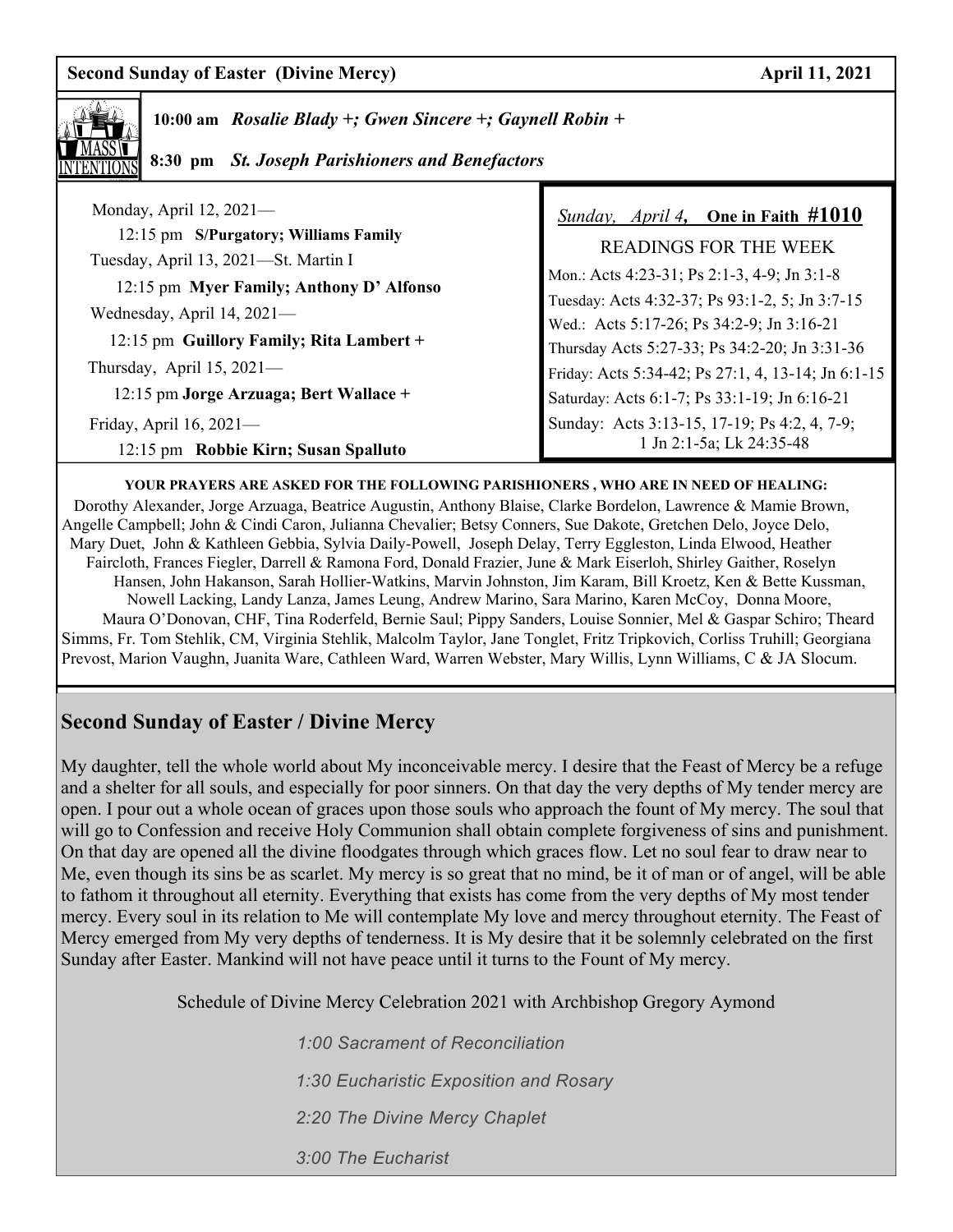Who indeed is the victor over the world but the one who believes that Jesus is the Son of God? — 1 John 5:5<sup>7</sup>

Congratulations and Blessings to our New Members:

### **Hanna, Jenaphur, Kharie, Katharine, Kevin, Rachel, Ray, and Steve.**

# **TREASURE & STEWARDSHIP**

 **April 4, Parish..…….……\$ 6,601.00 Capital Campaign..……….1,241.00** *Thank you for your generosity*

#### **DOUBT**

 The desire to be able to prove the existence of a divinity has troubled humanity since human consciousness first became aware of the divine. To this very day we are fond of saying that any number of things—from sunsets to hot fudge sundaes—are "proof that there is a God." We get so caught up in the story of "doubting Thomas" that we fail to notice that today's Gospel gives us John's account of Pentecost, the bestowing of the Holy Spirit upon the disciples following the Resurrection. Thomas, evidently, missed out not only on seeing the Risen Christ, but receiving the Holy Spirit as well. This is not to be taken lightly and, perhaps, makes Thomas' disbelief a bit easier to comprehend. It also makes his professing that Jesus is his Lord and God—the only time the New Testament explicitly refers to Jesus Christ as "God"—more remarkable.



#### **TODAY'S READINGS**

**First Reading** — With great power the apostles bore witness to the resurrection of the Lord Jesus (Acts 4:32-35).

**Psalm** — Give thanks to the Lord for he is good, his love is everlasting (Psalm 118).

**Second Reading** — The victory that conquers the world is our faith (1 John 5:1-6).

Gospel — Blessed are those who have not seen and have believed (John 20:19-31).

#### **REJOICE AND BE GLAD**

 During the first three or four centuries of Christianity, if you asked a Christian to name the feast days of the church, your answer would have been a puzzled stare, for there was only one feast: the Resurrection of the Lord. Every Sunday was a feast celebrating the one great feast. Even though our calendar now has many beautiful and holy feasts, we must continually be called back to the fact that all these other feasts exist because of the feast of Christ's Passover from death to life. The psalm proclaims this message well: "This is the day." It is not one of many days, but it is the day of all days, the one that gives all the others their origin, purpose, meaning, and destiny. Listen carefully to Peter's speeches with the recollection of the Passion, to the words of the apostle Paul, and to the account of Mary Magdalene, John, and Thomas meeting Jesus again, and you will hear the many wonderful works that God has done for us through Christ. Rejoice and be glad!

# **Pope Francis'** *April* **Intention Fundamental Rights**

 For those who risk their lives while fighting for fundamental rights under dictatorships, authoritar ian regimes and even in democracies in crisis.

#### **SANCTUARY CANDLE AND MASS INTENTIONS**

 The Sanctuary Candle is burning this week to pray for the soul of **Madeline von Almen.** To reserve the Sanctuary Candle in memory of someone or for a special intention, call the church office (522-3186). The offering is \$15 for one week. The offering for Mass intentions is \$5.00 for a Mass.

#### **CHARTER FOR THE PROTECTION OF CHILDREN AND YOUNG PEOPLE**

In response to the Charter for the Protection of Children and Young People from the United States Conference of Catholic Bishops, the Archdiocese of New Orleans continues to make the Hot Line available for anyone who has been hurt or sexually abused by anyone who works for the Church. The Hot Line continues to be available; the number is (504) 522-5019. In continuing our commitment to support and to heal, we invite and encourage individuals who have been hurt or sexually abused recently or in the past by clergy, religious or other employees of the Archdiocese to call our Hot Line and your message will be received confidentially by a mental health professional. Anyone can make a direct call during regular business hours to the Victims' Assistance Coordinator at (504) 861-6253.